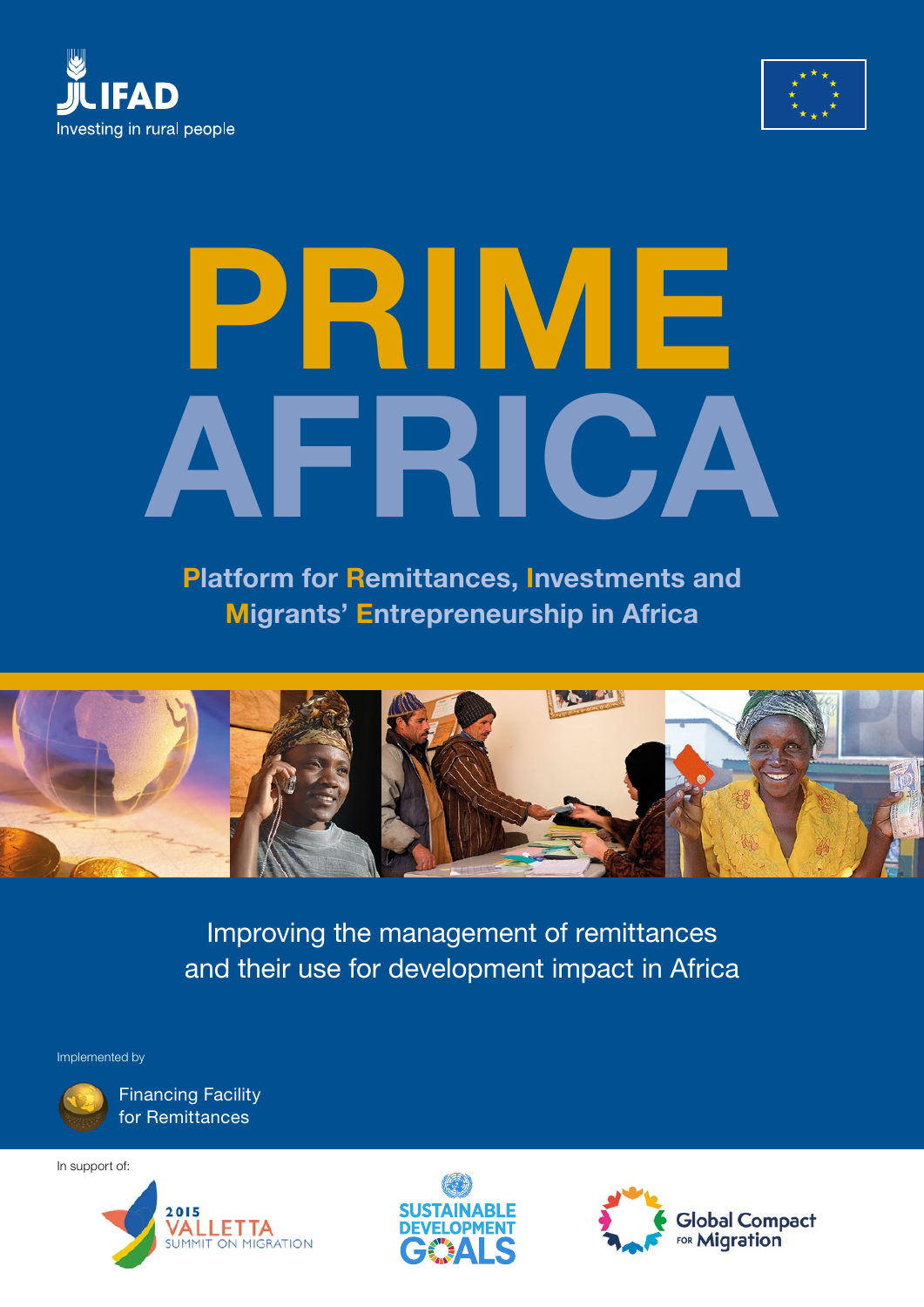

# BACKGROUND

### AT A GLANCE

### **AMOUNT AND DURATION** EUR 15.1 million

over 2019-2023

### $\bullet$  WHERE

The programme focuses on the African remittance market and its intra-African and European corridors, promoting specific activities in 7 selected countries (Gambia, Ghana, Kenya, Morocco, Senegal, South Africa and Uganda).

### **• PARTNERS**

Public, private and civil society entities, such as regulators, financial service providers (mobile network operators, microfinance institutions, postal networks, fintechs), money transfer operators and diaspora groups, among others.

### $\bullet$  BENEFICIARIES

African migrants, their families back home and communities of origin

### # GOALS

– Reduced remittance transfer costs from Europe to and within Africa – Enhanced financial inclusion through remittance-linked financial services

### Remittance markets in Africa

Today, 1 billion people – one out of seven people on Earth – are involved in either sending or receiving international remittances. In 2018 alone, over half a trillion US\$ in international remittances were sent by over 200 million migrants to 800 million family members back in low- and middle-income countries.

Nowhere is the impact of this phenomenon greater than in Africa, with around US\$85 billion sent by African migrants around the world. Remittances are a crucial financial inflow for Africa and a vital source of income for millions of families, allowing them to reach "their own Sustainable Development Goals": fight poverty and improve access to nutrition, health, education, as well as support savings and access to credit, accompanying them on the road of financial independence.

Africa is also the continent where remittances can be maximized the most, particularly in rural areas, either at market level or in the way families leverage these flows.

Although transaction costs have fallen over the last years, the African remittance market remains the **most expensive**, with an average transfer cost (to and within Africa) of

8.52 per cent against the global average of the current 6.84 per cent. Reduction to at least 3 per cent by 2030 as per SDG target 10.c would lead to an additional US\$5 billion per year being received into the hands of migrant families in Africa.

Most remittances received in Africa cover daily needs, with a significant amount (25 per cent) available for savings or investment. Bringing these funds into the formal financial system can dramatically increase their impact. In fact, with better financial education and a broader range of financial services to choose from, remittance recipients are empowered to make financial choices that can advance them towards financial resilience.

In light of the above, PRIME Africa aims to address these development opportunities by financing and supporting innovations, partnerships and replicable/scalable products that promote cheap and fast remittance transfers. By helping maximize the impact of remittances for millions of families, PRIME Africa will contribute to foster local economic opportunities in the migrant workers' countries of origin.

### PRIME Africa's theory of change



### In support of:





SDG 10.c: by 2030, reduce to less than 3% the transaction costs of migrant remittances and eliminate remittance corridors with costs higher than 5%

**Global Compact** <sup>∞</sup> Migration

Objective 19: Create conditions for migrants and diasporas to fully contribute to sustainable development in all countries Objective 20: Promote faster, safer and cheaper transfer of remittances and foster financial inclusion of migrants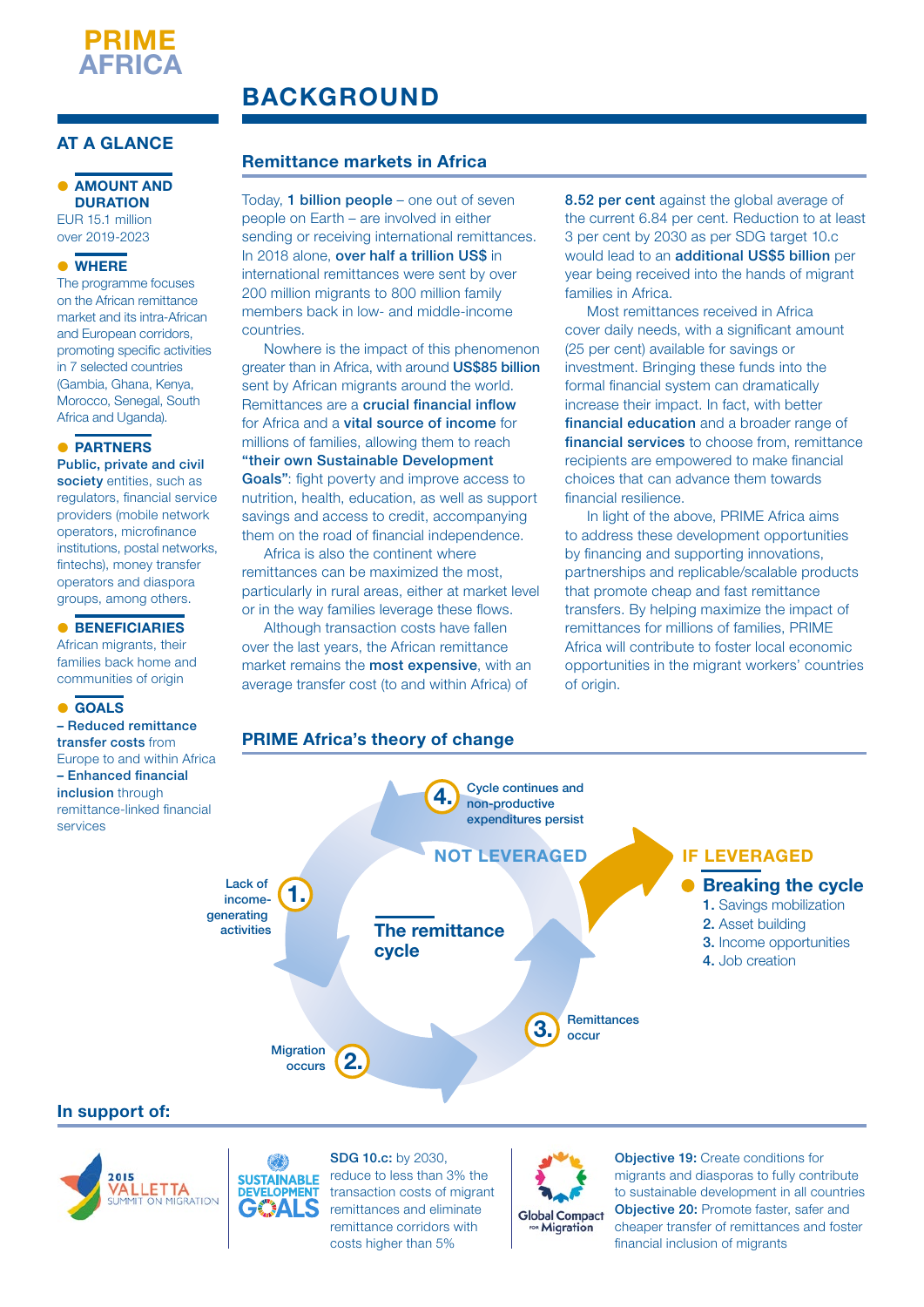# PRIME **AFRICA**

# GOALS



# ACTIVITIES



### • Address the data gap Strategic market data allow for further

market depth and width, and targeted capacity building to key stakeholders for remittance data creation and use.



### $\bullet$  Increase market competition

Expand access to remittances through close cooperation with public and private sectors, and additionally reduce significantly direct and indirect costs, and spur market competition.



### **Support an enabling** environment

Coherent national regulatory frameworks in both sending and receiving countries can foster competition in remittance corridors and enable safe, cheap and fast transfers.



### **• Finance and promote business models** linking remittances and financial services

Co-finance and promote innovative, replicable and scalable business models and technologies that link remittances to financial services, towards greater financial inclusion.



### **• Finance scalable innovations and related capacity** Collaboration mechanisms in place among central banks, regulatory bodies, the private sector and diaspora communities in sending and receiving countries; and strengthened capacity to adapt and scale up best practices within an operational framework that allows cooperation among partners.